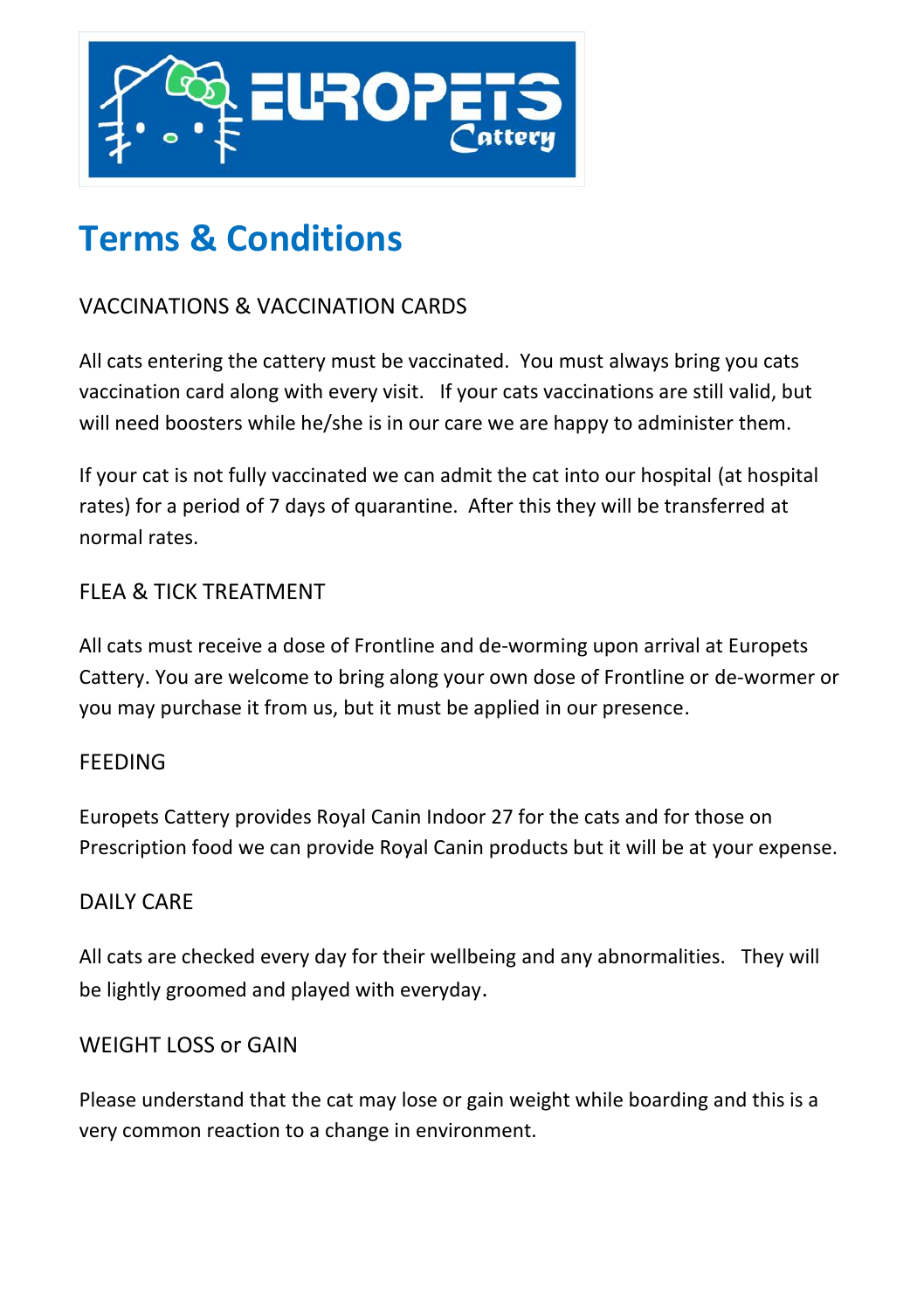

## PERSONAL BELONGINGS

You are welcome to bring your cats personal belongings, bedding, toys etc and we will of course take good care of them however , we do not accept responsibility for these item in regard to loss or damage.

#### VETERINARY ATTENTION

If your cat becomes ill while in Europets Cattery we have the benefit of Dr Jim on call. Customers should be aware that all vet charges (including call out charges) are the responsibility of the owner and will be charged at the end of their stay with us.

#### MINOR EMERGANCIES

Occasionally, our boarders may experience minor problems (superficial cuts, skin rashes etc) that are dealt with in a routine manner. You need to ensure that you indicate on the admissions form whether or not you would like us to contact you under these circumstances as well.

#### PAYMENTS

All known fees such as boarding, de-worming & tick treatment etc must be paid in full upon arrival. All unknown fees, such as additional days & vet bills must be paid in full on departure.

Deposits- A deposit of 500AED per Bungalow is required to confirm your booking for peak times (Summer & Christmas/New Year). We do refund deposits if your reservation is cancelled 1 month or more before the start date of your booking. If your booking is cancelled with less than 1 month of the start date, so long as we can fill your place we will refund.

THE WORST CASE